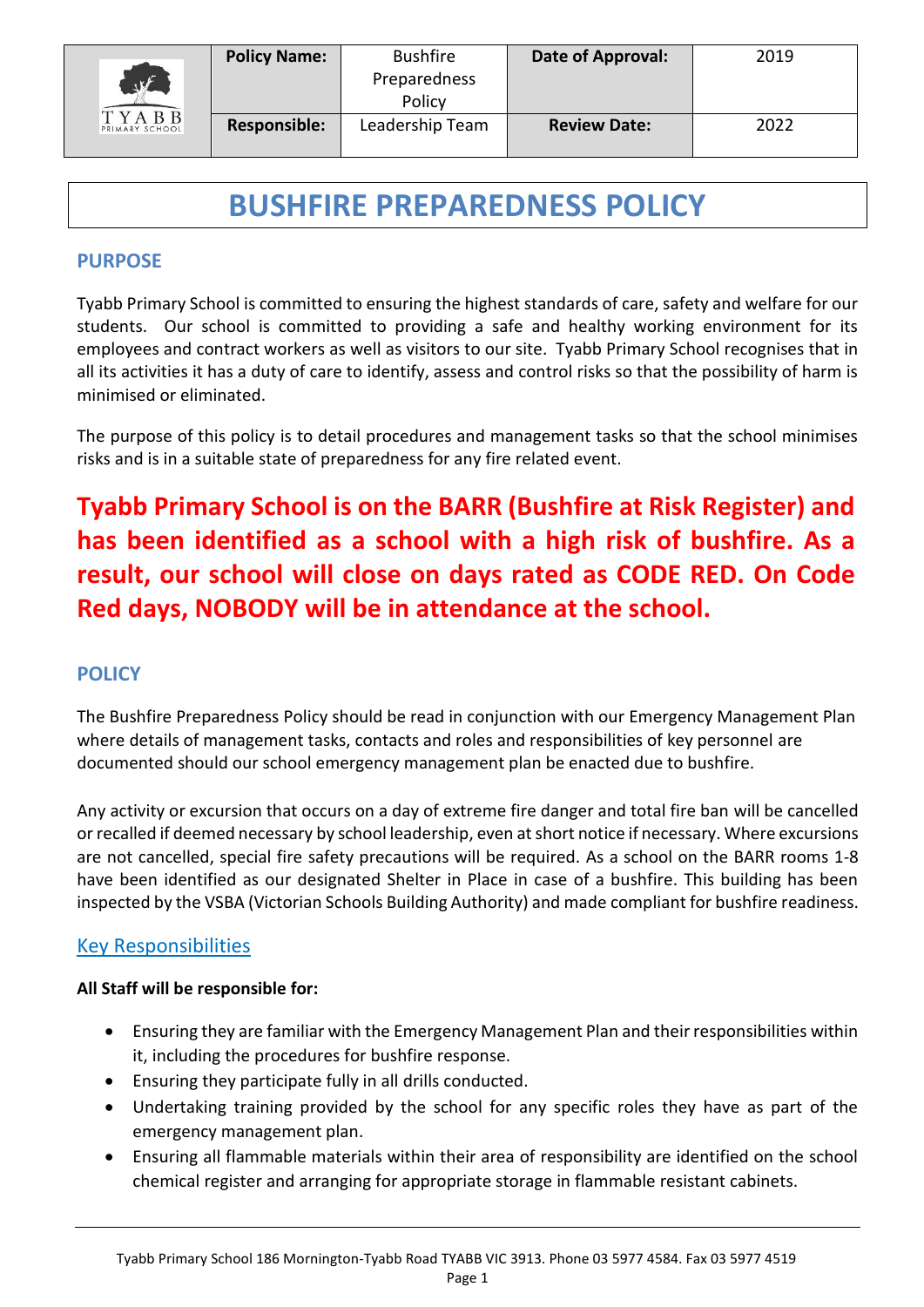• Ensuring all building exits are continuously kept clear of obstructions via regular workplace inspections.

#### **All Teaching Staff will be responsible for:**

- Ensuring they are familiar with emergency procedures for each excursion they participate in and in particular, emergency procedures pertaining to camps and campsites.
- Ensuring that emergency procedures are explained to students as soon as practical after arrival at campsites.
- Planning to cover arrangements if an excursion needs to be cancelled or recalled because of bushfire threat.
- Committing to training for specific roles and responsibilities in preparing for, monitoring and executing emergency bushfire procedures, including the effective operation of relevant emergency equipment.

#### **The Principal will be responsible for:**

- Working with maintenance staff and gardener to regularly monitor and remove materials that may be regarded as bushfire hazards. Completing a schedule of works in October and January of each school year prior to the bush fire season. This would include clearing branches overhanging buildings, debris and rubbish around and under buildings including gutters and dry grass and vegetation.
- Working with the maintenance staff, gardener and cleaner to ensure that any flammable substances are stored appropriately.
- Ensuring that staff are aware of the Emergency Management Plan and their roles within this and participate in emergency drills each term.
- Ensuring that staff always cooperate to maintain integrity of classroom and office exit points.
- Ensuring that all visitors to our school are aware of our emergency procedures. This is communicated via our Flexibuzz sign in process, newsletter articles and during OHS Induction for volunteers and contractors.

#### **The Principal and the OH&S representative are responsible for:**

- Maintaining a register of bushfire emergency equipment and ensuring it is in working order. (An updated register of bushfire emergency equipment, in working order, should include water supplies and equipment, fire hydrants, hose reels and extinguishers, alarms, first aid materials and medical equipment, fire blankets and communication systems)
- Ensuring that all gates are kept clear and that there is appropriate access to facilities and grounds for emergency vehicles. Keys are located in the main office for locked gates.
- Ensuring all assembly points designated on the Emergency Management Plan have appropriate access to emergency equipment.
- Ensuring regular checks of all fire equipment by the CFA employed by the school.

#### Site Preparedness

Tyabb Primary school will ensure site preparedness by regularly managing materials that may easily be ignited around buildings and facilities and by maintaining a current school emergency management plan. Please refer to our Tree and Maintenance Schedule for further detail APPENDIX 1.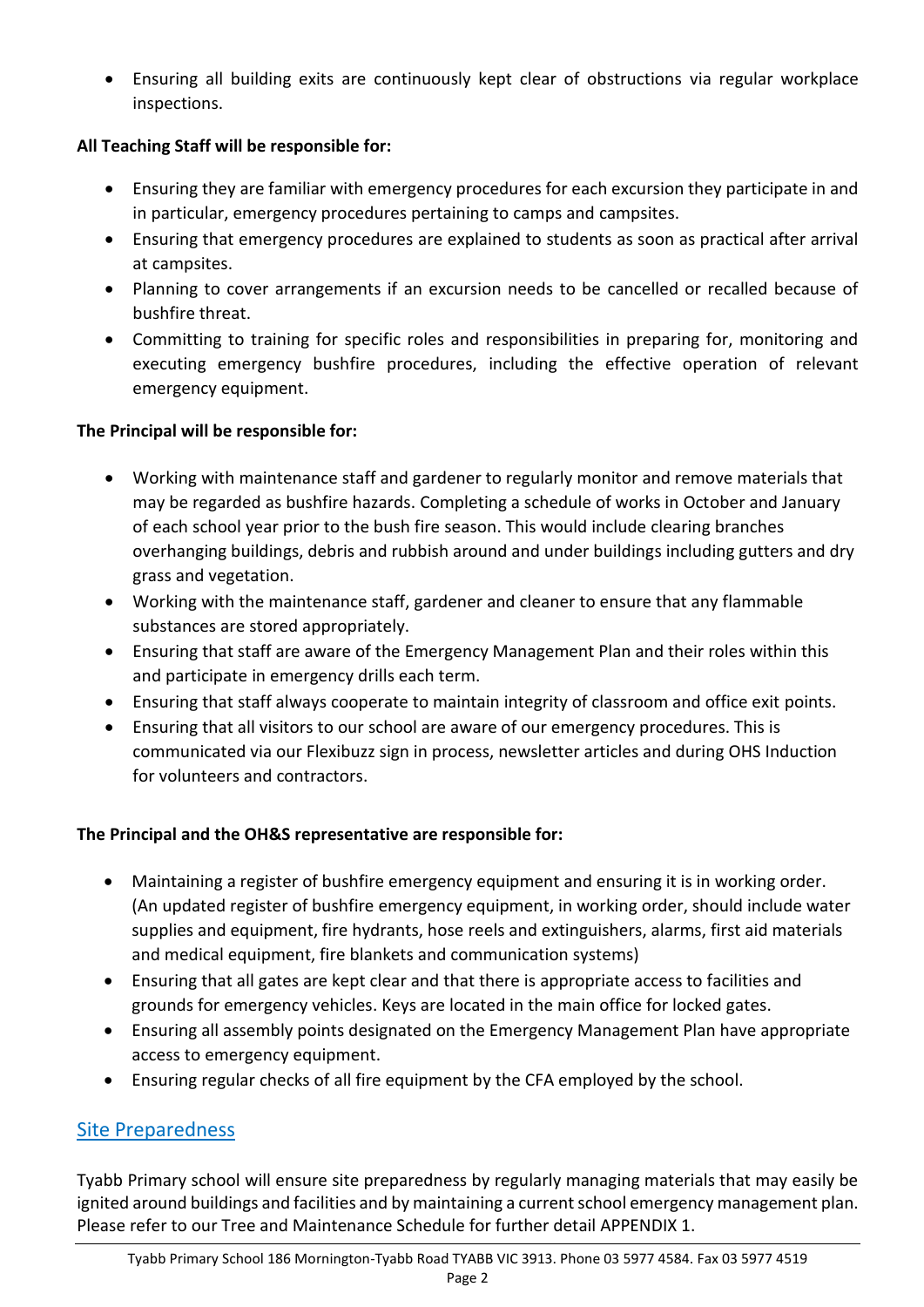#### Communication of bushfire information

Parents have been notified that they will be contacted in the event of a Code Red day the afternoon before via a note sent home and text. This information is provided to parents in the newsletter at the start of each year and again in October prior to the summer/bushfire season. The information provided to parents is provided at the end of this policy.

#### Staff training in bushfire preparedness

Staff roles and responsibilities in relation to fire preparedness are documented in our Emergency Management Plan. This is presented at the beginning of each year during our day 1 staff information session. Staff also practice their roles and responsibility through regular fire drills – one per term. Our school also maintains up to date evacuation plans in every classroom and office area. The Principal and Leadership team attend regular DET briefings for BARR schools and in relation to Emergency Management Plans and procedures.

#### Fire drills

We practice evacuation drills each term as listed in our Emergency Management Plan with those specifically related to fire preparedness practiced in October and February prior to the fire season.

#### Annual visits from CFA

The CFA conducts an audit and safety check of our fire safety equipment twice yearly as per the OHS Activities Calendar. We have also met with the CFA for advice in regards to the development of our Emergency Management Plan and to provide them with a copy for their reference in case of a bushfire. Staff are also provided with training on the use of fire extinguishers. We invite the CFA education truck once a year for an additional fire safety education session for our students.

#### Bushfire Equipment register

As a school on the Bushfire at Risk Register (BARR – BAL 19) we have a building designated to Shelter in Place. This building was audited by the Victorian School Building Authority 2010 and 2017 for its compliance for bushfire readiness. Modifications were made on both occasions as required to ensure compliance as per documents on the School Facilities Profile. Further to this there are regular checks to equipment listed on our Fire Safety Equipment Register.

#### Emergency contact numbers

Emergency numbers are located on evacuation plans located in the plastic pocket of each classroom, learning areas and entry exit points.

#### **FURTHER INFORMATION AND RESOURCES**

Tyabb Primary School Emergency Management Plan

[www.education.vic.gov.au/bushfires.](http://www.education.vic.gov.au/bushfires) [www.cfa.vic.gov.au](http://www.cfa.vic.gov.au/)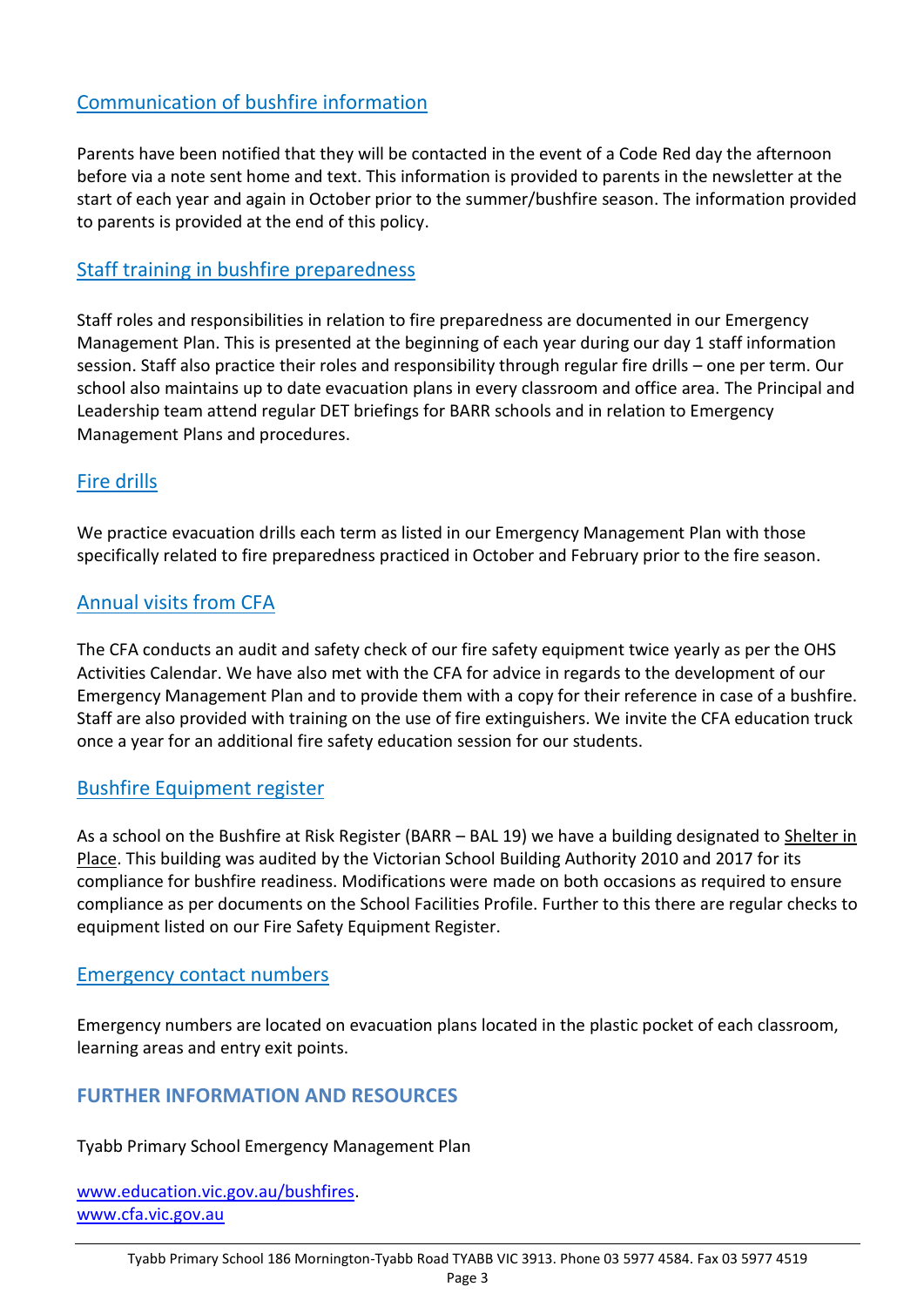This policy was updated in July 2019 and is scheduled for review in June 2022.

# APPENDIX 1 TREE SCHEDULE AND MAINTENANCE SCHEDULE



Tyabb Primary School has a commitment to keeping our property well maintained to ensure the safety of others and minimise the risk of fire spreading. We have a schedule for monitoring and removing highly flammable materials including:

- branches overhanging buildings and playgrounds
- debris and rubbish around and under buildings
- leaf matter in gutters
- long dry grass and
- over grown vegetation.

We employ an arborist once per year as per our OHSMS Activities Calendar in term 1 to conduct a tree safety audit. After the audit, the arborist supplies us with a detailed report which identifies any trees that are a potential risk to the safety of others. In this report they make recommendations in regards to the maintenance or removal of trees identifying them according to priority. These issues are addressed either by a tree service or our gardener/maintenance person. Quarterly grounds inspections ensure the continual inspection of trees and monitoring for potential hazards on the property.

In addition to this we employ a company to clean our gutters once per year to ensure they are clear.

Our gardener/maintenance person works once per week for 8 hours to continually clear and maintain the property. He is provided with a job list each week from quarterly inspections and additional items. We also employ a lawn mowing service to regularly mow lawns within school grounds and around our fence line. This year we have received additional BARR funding which has enabled us to clear our gutters twice and conduct further maintenance of our trees and property.